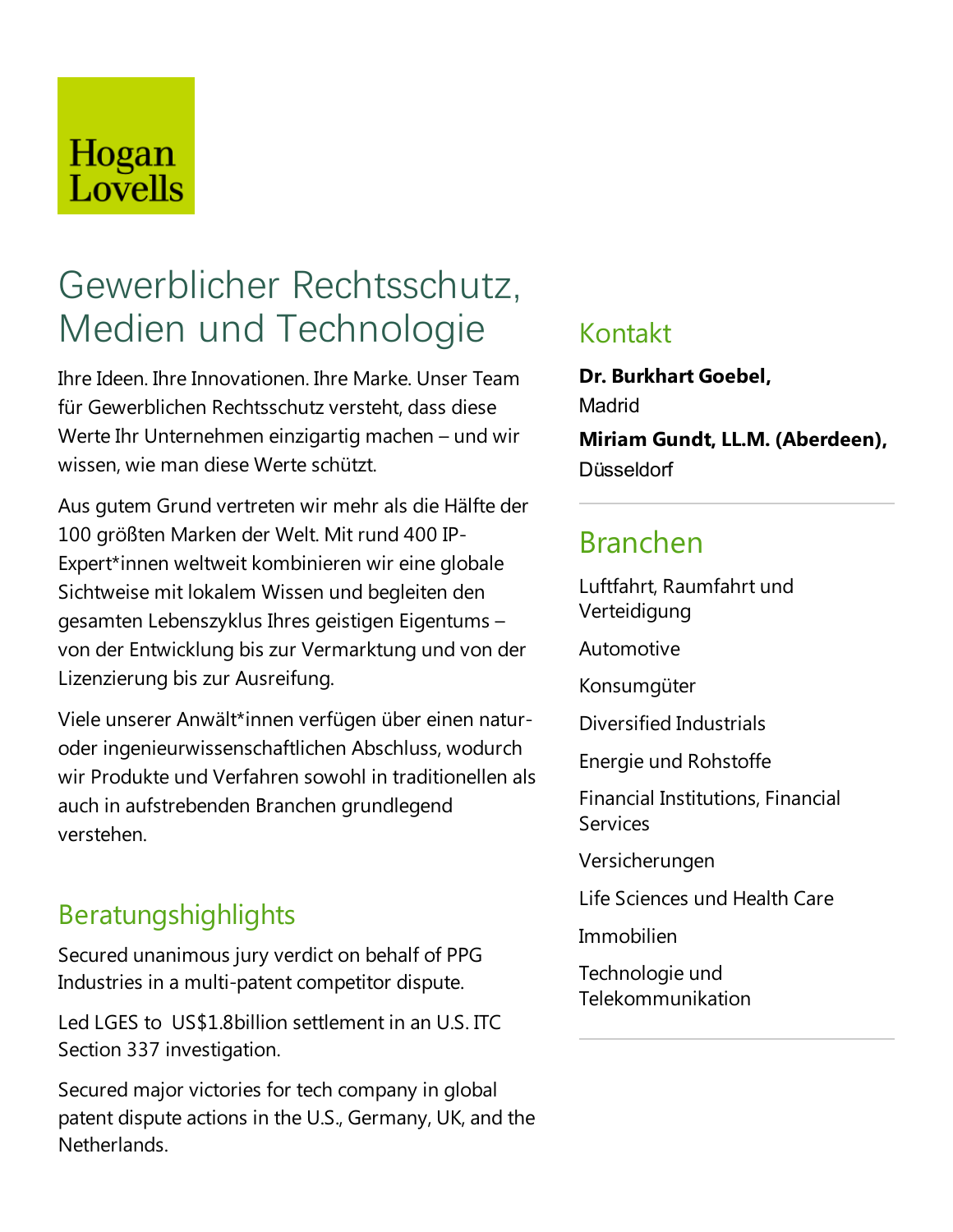Advising Merck & Co., Inc. (Kenilworth, New Jersey, USA) in a trademark, domain name, and social media dispute with Merck KGaA. over use of the name "Merck" in Europe and the U.S.

Acting for Lilly in the landmark patent dispute Actavis v Eli Lilly.The UK Supreme Court ruled in favor of Lilly, reversing two earlier decisions.Lilly was also successful in the German Supreme Court.

Managing the EUTM portfolio and EUTM and Pan-European conflicts of multinational companies like Dell, Estée Lauder, Mars, Starbucks, Billabong, Kenneth Cole, Euronews, Asahi Europe, Ocean Spray, and Ferring.

Managing Deutsche Telekom's global trademark and domain name portfolio, and advising on complex color mark and other nontraditional trademark litigation in Europe and the U.S.

Representing uPI Semiconductor in a defense of an ITC enforcement proceeding brought by Richtek Technology involving Richtek's allegations of patent infringement and trade secret misappropriation.

Representing a U.S. game software company and its Chinese licensee to successfully obtain an interim injunction from Guangzhou IP Court against an infringing mobile game.

We filed and won the first paperless eUDRP case in a domain-name dispute before WIPO on behalf of a leading mobile phone manufacturer.

Advising SABMiller in the context of the mega merger between AB InBev and SABMiller – in which Asahi committed to acquire the Peroni, Grolsch, and Meantime brands globally.

Global IP counsel to the consortium of Audi AG, BMW Group,and Daimler AG on their €2.8bn acquisitions of Nokia's digital mapping unit HERE.

### Auszeichnungen und Rankings

IP Law Firm of the Year - Italy, Legalcommunity IP  $\&$ TMT Awards, 2018 - 2021